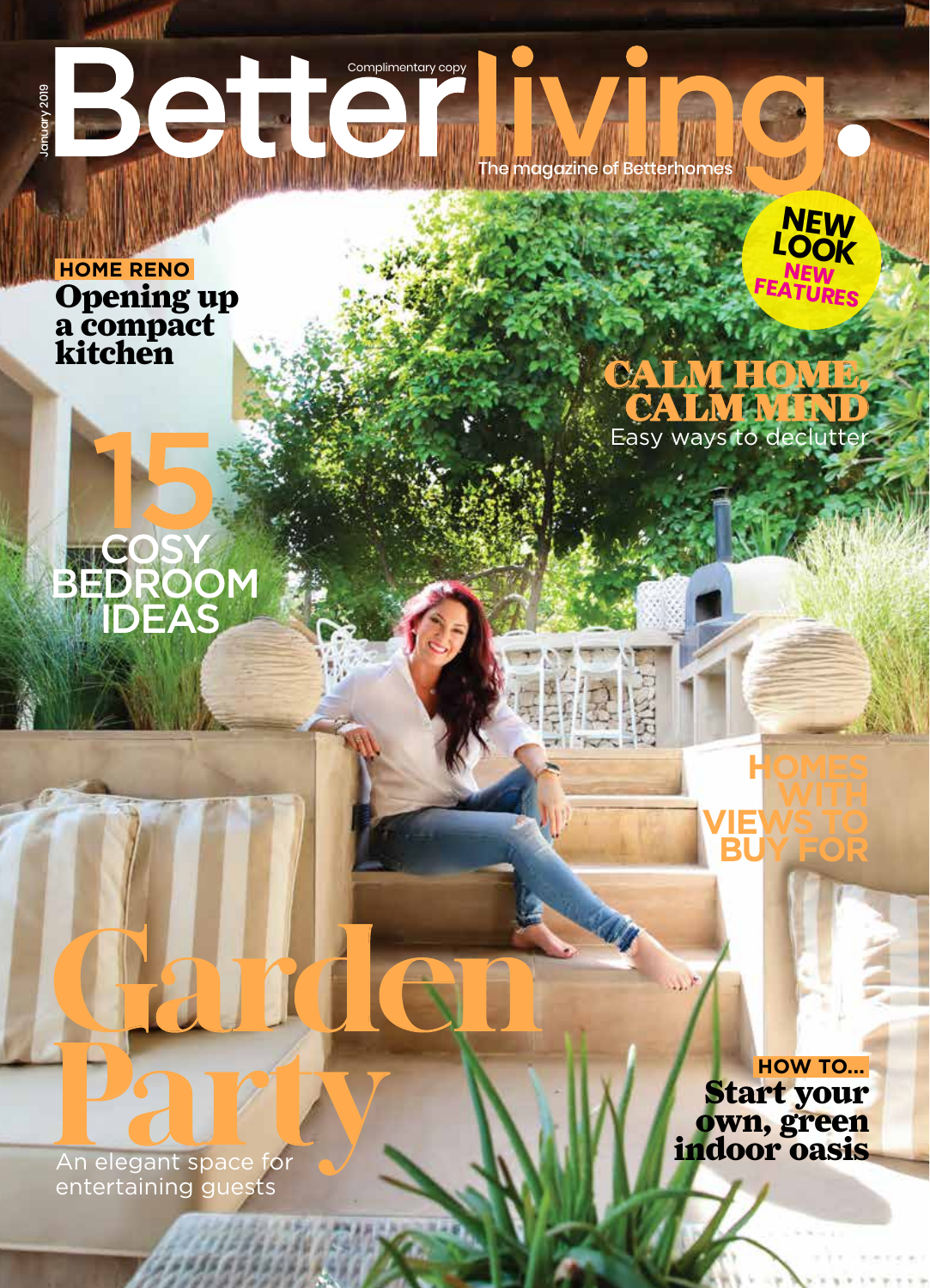

# Kitchen confidential

How an awkward, hexagonal-shaped space in a Palm Jumeirah apartment was transformed into a beautiful yet functional kitchen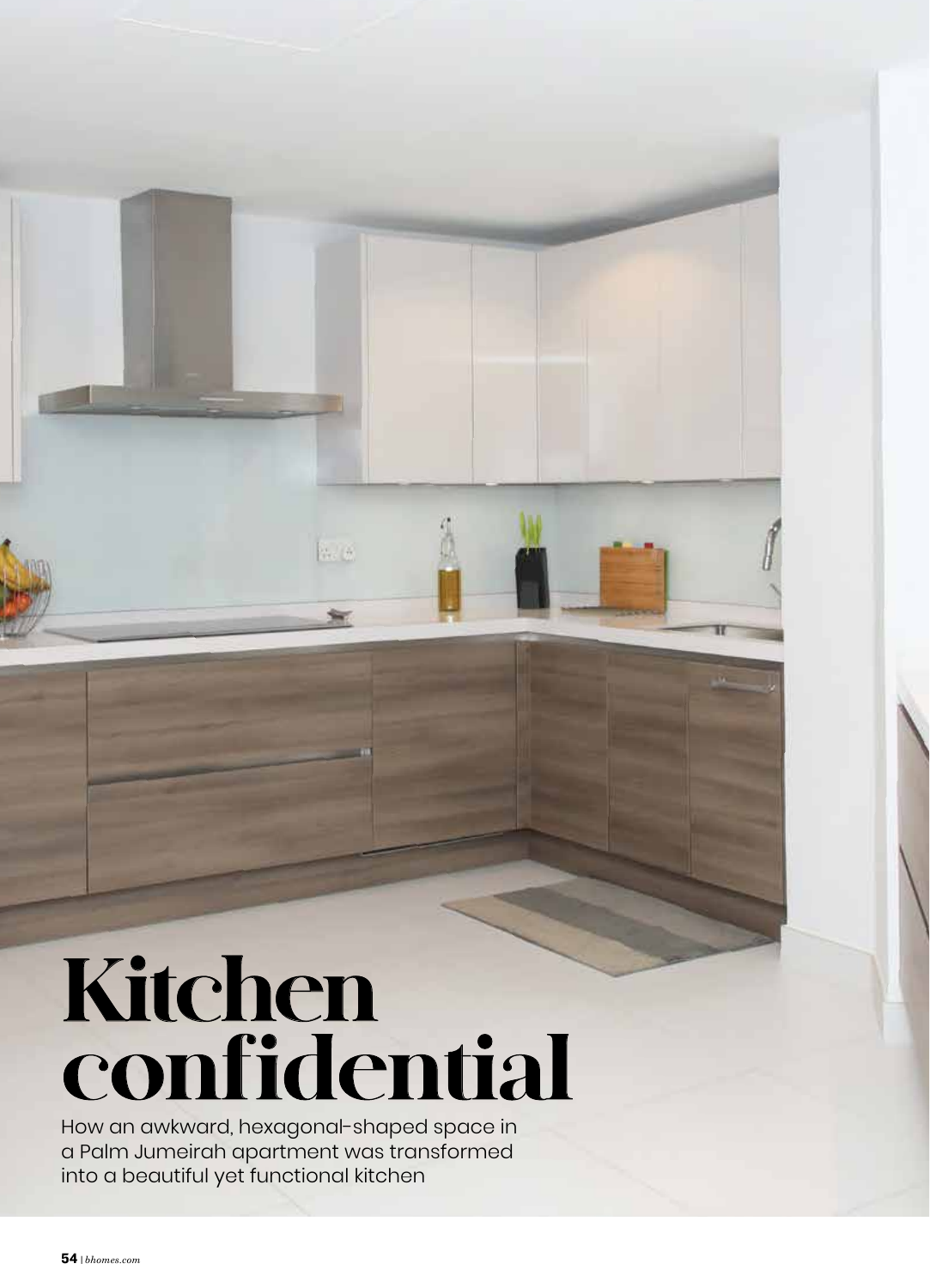THE SANDBLASTED GLASS PANEL MAXIMISES THE NATURAL LIGHT, WHILE MAINTAINING PRIVACY AND KEEPS COOKING SMELLS AWAY FROM THE REST OF THE APARTMENT

### THE VERDICT

"We absolutely love our new kitchen. It's minimalist in aesthetic, yet warm and inviting with plenty of storage space" – the Sidani family

> Men Dina Sidani and her family bought their three bedroom apartment on Golden Mile, Palm Jumei last year, they called on Nisrine El family bought their threebedroom apartment on Golden Mile, Palm Jumeirah Lababidi of Harf Noon Design Studio to renovate it. "The original kitchen was dark and outdated," Dina reveals. "So we wanted a fresh, modern space with a better layout for my family's needs and we had the perfect chance to do this prior to moving in."

"The brief was to remove all of the original cabinetry (but to reinstall some of them in the pantry for increased storage), remove the tiles entirely, retile, design the layout of the kitchen to best fit their daily use with a coffee corner, a bigger oven space and a small breakfast corner," Nisrine reveals. "It also needed to be well lit and to make use of each and every possible storage option." Nisrine and the couple chose to work with German kitchen company Kaiser due to their high quality yet affordable and customised approach. The space presented a challenge due to its hexagonal shape so the team ensured every corner is utilised, with the clean look benefiting from details such as modern stainless steel handles and Miele appliances.

Turn the page to read our tops tips on planning a similar renovation in your home ▶

TIME TAKEN: 10 DAYS